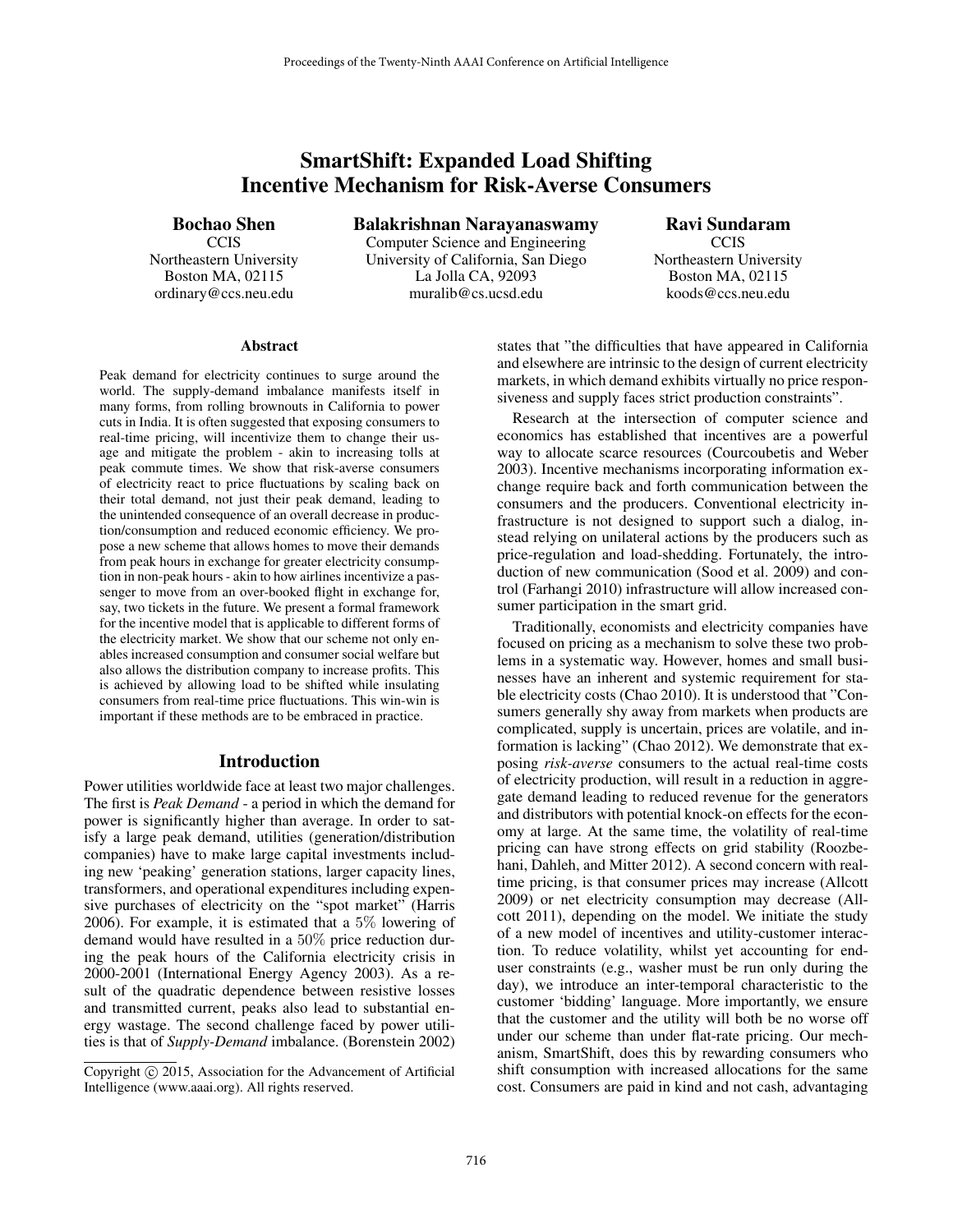both the consumer and the producer. For real-world adoption it is critical to devise mutually beneficial schemes, such as Smartshift, that increase the economic pie within the world of electrical power.

We design consumer-supplier interaction protocols that respect the physical constraints and characteristics of the grid. Such protocols must account for realistic models of consumer behavior and requirements, while being computationally tractable to allow practical implementation in grids with millions of customers. Our main contributions are:

- SmartShift a novel incentive mechanism, consistent with utilities' obligation to serve (Chao 2012), that allows riskaverse homes to move their demands from peak hours in exchange for greater electricity consumption in non-peak hours (SmartShift section).
- demonstration of the practical benefits of SmartShift through extensive simulations (Simulations section).
- characterization of the computational complexity of SmartShift (SmartShift section).
- formalization of the folklore that purely price driven approaches have negative consequences in a world with riskaverse consumers (SmartShift section).

# Pricing in electricity markets - background

We study a market model with distribution companies (or utilities - the suppliers of electricity) and customers (consumers of electricity), each of whom is exposed to different prices, with associated risks and properties.

Prices seen by customers: *Flat-rate pricing* is the de-facto standard for retail electricity, where every unit costs the same fixed amount. Homes for example prefer this, particularly since, unlike businesses that may experience revenues in line with consumption growth, they have a strong inbuilt preference for stability in the costs. However, flat-rate pricing lacks any incentive for households to make rational usage decisions, especially during peak hours. We show that under flat-rate pricing risk-averse consumers will have high welfare due to lack of volatility but, (1) it cannot eliminate the peak load problem, since there is no slot-wise price differentiation, and as a result (2) the distribution company may face profit fluctuations.

With *real-time pricing*, peak reduction is achieved by charging consumers higher rates when the overall electricity load is high, encouraging them to reduce consumption (Mohsenian-Rad and Leon-Garcia 2010). However, as we will discuss in more detail, the fluctuating nature of market prices will discourage consumption by risk-averse consumers, while also being known to increase grid volatility (Roozbehani, Dahleh, and Mitter 2012). Real-time pricing will result in a decrease of the absolute total consumption of electricity (Di Cosmo, Lyons, and Nolan 2012) and consequently, total revenue of the distribution company (utility). Participation in most voluntary real-time pricing (RTP) programs has decreased, in particular "Between 2000 and 2003, half of all programs in existence prior to 2000 lost 25% or more of their participants, while only two programs saw participation increase" (Barbose, Goldman, and Neenan 2004), likely due to price volatility.

Prices seen by the distribution company: The time varying market, procurement or generation price of electricity can be modeled in different ways. The price can be modeled as *endogenous* or *exogenous*. We use the term *Endogenous Market Price* to denote a price that depends on the total electricity consumption at each time slot. This can be a useful model in situations where the number of consumers is relatively large, with their total consumption affecting market price. The resulting price is typically modeled as a quadratic function of the total electricity consumption; the quadratic or piecewise quadratic nature of generation and distribution cost curves is usually due to a multiplicity of fuel sources and generation modes. See (Wood and Wollenberg 2012; Harris 2006) for detailed justification of this common model.

*Exogenous Market Prices* are independent of the actions of the distribution company, its customers or their consumption. This is usually the case when the number of the responding consumers are relatively small, or if there is a large background electricity load which dominates an endogenous market price. In this case, we can just treat the real-time market price as a random variable independent of the decisions made by customers. See (Harris 2006; Chao 2012; Roozbehani, Dahleh, and Mitter 2012) for some justification and analysis of this stochastic pricing model.

Shortcoming of purely price driven approaches: We prove, in the exogenous price model, both that (i) risk-averse consumers have a lower expected social welfare and that (ii) the distribution company gets lower expected revenue under real-time pricing when compared to flat-rate pricing. On the other hand, we point out that the distribution company never makes a loss under real-time pricing, but can incur losses with some probability under flat-rate pricing. This leads us to develop a scheme with the advantages of both.

### Our approach

We propose *SmartShift*, an expanded load shifting mechanism, where consumers are incentivized to shift their electricity load from peak-time to non-peak-time in exchange for an expanded electricity load, while still incurring the same cost. Since consumers self select, their social welfare (of consuming electricity) is non-decreasing under this scheme. Observe that from a pragmatic stand-point the unit of a home allows for the effective use of an in-kind incentive as a tool of behavior change. A single appliance/user may not be able/willing to consume the incentive, but an aggregate of a household will be able to more effectively consume the incentive via coordination among the household members (de Vries 2008).

In addition to the development of a new in-kind incentive model, our work is distinguished by a focus on computational issues. We prove that, in the *endogenous price* model, calculating the optimal shifted load is NP-complete for both real-time and flat-rate pricing. In contrast, we show in the *exogenous price* case that we can calculate the optimal shifted load in polynomial time.

We prove that employing *SmartShift* increases the expected profit of the distribution company both under realtime pricing and flat-rate pricing. We employ numerical experiments to show that it also decreases the probability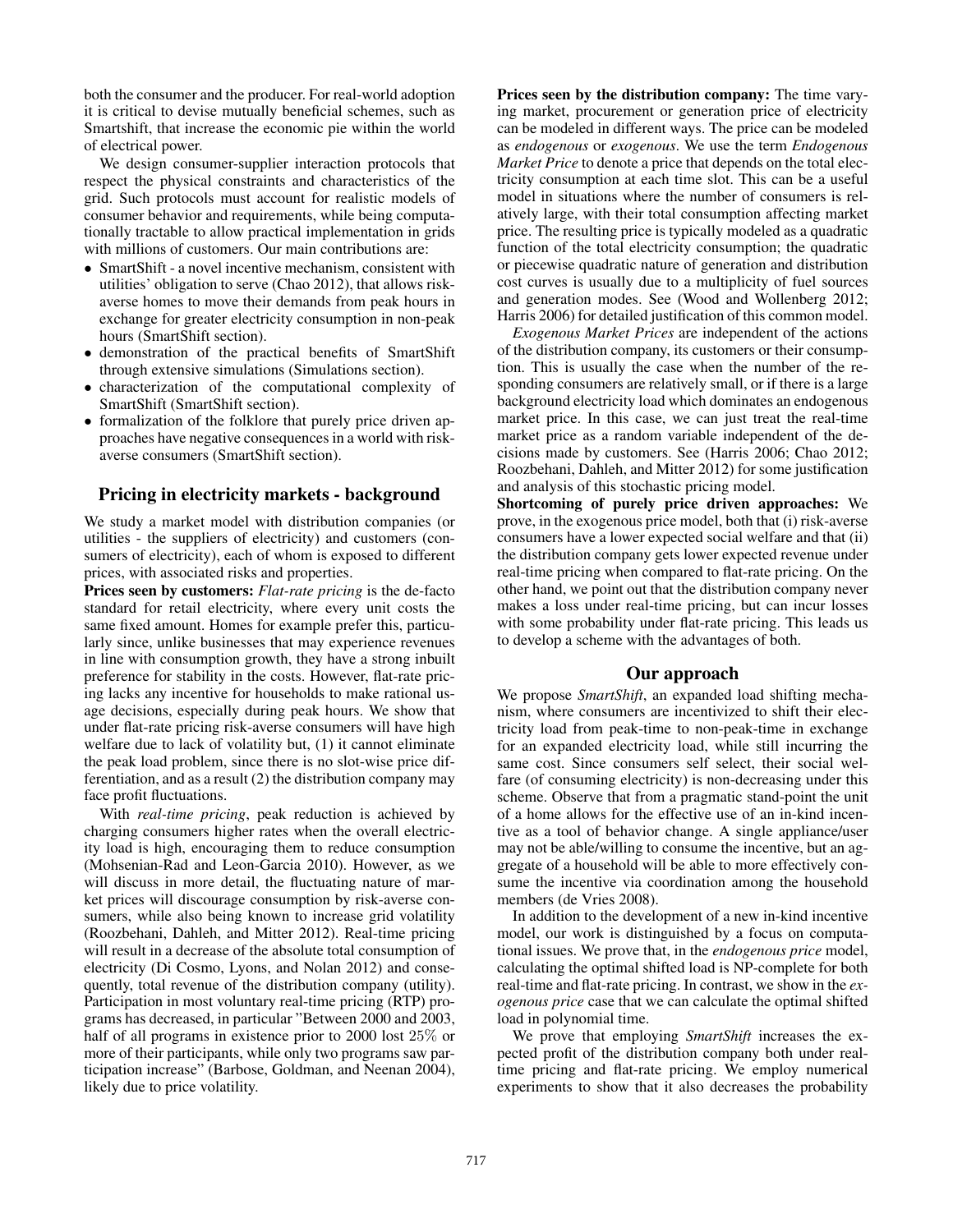of scenarios where the distribution company incurs losses, i.e. its risk. Thus, in the exogenous price model the use of *SmartShift* with flat-rate pricing provides a solution to the problems of *Peak Load* and *Supply-Demand* imbalance; the resulting electricity load allocation simultaneously increases consumers' social welfare, and distribution companies' profits and thus is a win-win solution.

### Related Work

Evidence from the use of sophisticated usage-based pricing schemes (Courcoubetis and Weber 2003) indicates there is a strong case to be made for managing a grid via incentive schemes. Price based congestion control schemes in the power systems literature (often based on successful protocols developed for internet congestion control (Keshav and Rosenberg 2011)) that discourage consumption when the grid is loaded, fall into four basic categories: 1. day ahead or time-of-use (TOU) pricing, 2. dynamic pricing, 3. backoff strategies and 4. tâtonnement (or negotiation).

TOU pricing (particularly when users have significant storage, patience or flexibility) leads to the herding problem, where large amounts of consumption are shifted to low price regions creating new peaks (Carpenter et al. 2012). Dynamic pricing, as we discuss, can lead to uncertainity and reduced consumption by risk-averse customers. Randomized backoff type approaches, where users back-off on consumption when the grid is loaded (motivated by CSMA protocols developed for wireless communication), require trust that the agent will respond as expected to signals. This is not incentive compatible (Basar et al. 1995) as the response strategies are unverifiable and it is in the agents' interest to choose small back-off windows which allow them to consume electricity with minimum inconvenience. In Tâtonnement (Walker 1987), consumption agents and the distribution company exchange both price information and consumption profile information until convergence. While they were not explicitly categorized as such, tâtonnement forms the basis of much work in this area including (Mohsenian-Rad et al. 2010; Vytelingum et al. 2010; Li, Chen, and Low 2011; Ilic, Xie, and Joo 2011). Since typical distribution grids could have millions of users and tens of millions of devices, computational complexity is of paramount importance (Jain et al. 2013). In this context, the use of in-kind incentives and attention to computational complexity and risk-aversion makes our model and analysis novel.

# Market Model Description

We now describe the overall electricity market model, explain the roles of the generation factory, the distribution company and the end consumers. We describe the two pricing mechanisms of the distribution company and then explain the two models for the market price of electricity: (1) Endogenous Market Price; (2) Exogenous Market Price.

Generation companies generate electricity, which is purchased by distribution companies. They then transfer it to the  $(n)$  end consumers, and charge for this service. The distribution company payes a price per unit of  $p_m^{(t)}$  in time slot

t, and must decide how to charge users - i.e. decide on a pricing mechanism.

We assume that both the distribution company and the end consumers know the statistical properties of the market price  $p_m^{(t)}$ . For the gaussian model we use, the mean  $\mu_m$ and the standard deviation  $\sigma_m$  suffice. This can be learned, for example, based on the long run price history. In the short term, i.e. over the period of a single billing cycle, say a day, only the distribution company is assumed to know the market price  $p_m^{(t)}$ . A billing cycle is assumed to consist of  $k$  slots and without loss of generality we index  $t$  in the next billing cycle as  $1 \le t \le k$ . In this work, we study the market behavior (i.e. social welfare, revenue, etc) in the short term given the known long term statistical information.

At the beginning of each (short term) billing cycle, the distribution company will anounce the specific pricing mechanism. The prices seen by the consumers,  $p_c^{(t)}$  will then be (1) *real-time pricing*:  $p_c^{(t)} = p_m^{(t)}$ ; (2) *Flat-rate pricing*:  $p_c^{(t)} = \mu_m$ , where  $\mu_m$  is the mean of  $p_m^{(t)}$ .

Risk-averse consumers: utility, valuation: Each consumer i has a valuation function  $V_i^{(t)}$  :  $x_i^{(t)} \rightarrow R$  which reflects the value consumer *i* receives when she consumes  $x_i^{(t)}$  units of electricity at time slot  $t$ . In general, the valuation function could be any concave increasing function and all the results in this paper continue to hold at a qualitative level. For sake of concreteness, we assume that consumers' valuation function  $V_i^{(t)}(\cdot)$  has the form  $V_i^{(t)} = \alpha_i^{(t)} \log x_i^{(t)}$ .

Intuitively, the marginal value of consuming a additional unit of electricity will increase more slowly given the increased consumption of electricity.  $\alpha_i^{(t)}$  can be seen as a parameter specific to consumer  $i$  that pegs the logarithmically increasing valuation curve to the value that consumer  $i$  puts on consuming  $x_i^{(t)}$  units of electricity at time slot t.

Under flat rate pricing, consumer  $i$  estimates her net utility  $U_i^{(t)}$  of consuming  $x_i^{(t)}$  units of electricity at time slot t by  $U_i^{(t)} = V_i^{(t)} - \mu_c x_i^{(t)}.$ 

As explained earlier, under uncertain real time pricing, consumers tend to be *risk-averse*. Risk-averse consumers will take the additional risk of price fluctuation into consideration when they estimate their net valuation, i.e., the net utility function for risk-averse consumers should be revised as  $U_i^{(t)} = V_i^{(t)} - (\mu_c + \lambda_i \sigma_c) x_i^{(t)}$ ;  $\sigma_c$  is the standard deviation of the price  $p_c^{(t)}$  and  $\mu_c$  is it's average over the k time slots.  $\sigma_c$  represents the degree of price fluctuation;  $\lambda_i$  $(\lambda_i \geq 0)$  quantifies the level of risk-aversion of consumer *i*. Specifically,  $\lambda_i = 0$  captures the situation where consumer i is risk-neutral while  $\lambda_i < 0$  models the risk-averse consumer ( $\lambda_i > 0$  models the risk-seeking consumer, a type rarely seen in markets).

Electricity consumption, social welfare and profit: We apply our incentive mechanism to the two different pricing mechanisms - real-time and flat-rate - of the distribution company and analyze the resulting market behavior.

Real-time pricing: The distribution company charges the consumers a time varying price of  $p_c^{(t)} = p_m^{(t)}$  over the time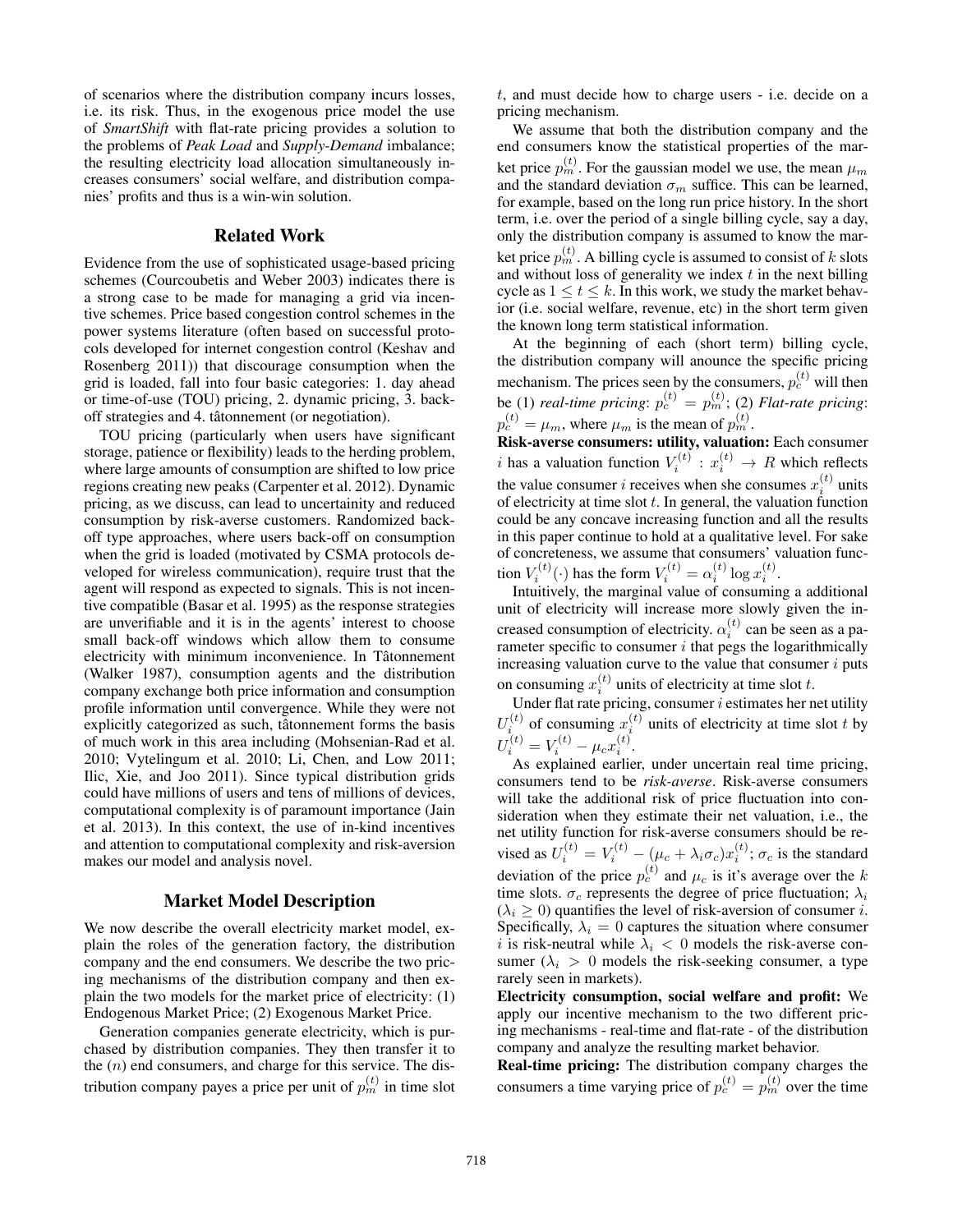slots of the billing cycle. Clearly,  $\mu_c = \mu_m$  and  $\sigma_c = \sigma_m$ . With predictions (possibly gleaned from long run observations) of the mean and variance of the real-time electricity price, a rational consumer will consume  $x_i^{(t)}$  units of electricity so as to maximize the net utility  $U_i^{(t)}$ . By the first ori der derivative condition d $U_i^{(t)}/dx_i^{(t)} = 0$ , the net utility  $U_i^{(t)}$ at time slot t is maximized when  $x_i^{(t)*} = \alpha_i^{(t)} / (\mu_m + \lambda_i \sigma_m)$ . Thus, risk-averse consumers will consume less electricity when the real-time market price has a large standard deviation (large fluctuations and uncertainty in price).

Flat-rate pricing: The distribution company charges the end consumers a fixed price  $p_c^{(t)} = \mu_m$  over the time slots of the billing cycle. Since the consumers know that they will be charged a flat-rate price equal to the mean of the market price they will infer that  $\mu_c = \mu_m$  and  $\sigma_c = 0$  and will respond by consuming the amount  $x_i^{(t)*} = \alpha_i^{(t)} / \mu_m$  (even though they are risk-averse).

Social welfare of consumers: After each consumer is charged price  $p_c^{(t)}$  at time slot t, the actual net utility she receives is  $U_i^{(t)} = V_i^{(t)} - p_c^{(t)} x_i^{(t)}$ . And, the social welfare W of all the consumers is  $W = \sum_{n=1}^{k} X_n^k$  $\sum_{n=1}^{\infty}$  $U_i^{(t)\prime}.$ 

 $t=1$  $i=1$ The **profit**  $\eta$  that the distribution company gains is  $\eta$  =  $\sum_{i=1}^{k}$  $t=1$  $\sum_{n=1}^{\infty}$  $i=1$  $(p_c^{(t)} - p_m^{(t)})x_i^{(t)}$ .  $\eta < 0$  means that the distribution company incurs losses with respect to its expected margins;  $\eta > 0$  means that the distribution company profits. Note that in general, in a monopoly, a company can ensure profits by overcharging (increasing  $p_c^{(t)}$  arbitrarily. In that case  $\eta$ quantifies the difference to expected profits. In addition, in most markets, electricity companies are at minimum semiregulated and required to fix an operating margin. We avoid these complications by setting  $p_c^{(t)} = p_m^{(t)}$ .

Recall that the market price  $p_m^{(t)}$  can be either endogenous or exogenous.

Endogenous market price: When the total consumption of a group of end consumers is large enough to dominate the overall electricity load of the grid, then the cost of generating electricity depends on those end consumers' total consumption. So does the market price  $p_m^{(t)}$ . Concretely, we assume  $p_m^{(t)}$  has the form:  $p_m^{(t)} = Q(\sum_{n=1}^{n}$  $i=1$  $x_i^{(t)}$ ), and in particular that  $Q(\cdot)$  has a quadratic form, i.e.  $Q(x) = ax^2 + bx + c$ . In this case, due to the convex nature of the problem, the market equilibrium is the fixed point of the interaction between the consumers and the supplier. It can hence be computed iteratively: starting with an initial estimate for mean  $\mu_m$ and standard deviation  $\sigma_m$ , the end consumers respond with their electricity demand  $\{x_i^{(t)}\}$ . Based on this response, i.e.  ${x_i^{(t)}}$ , the endogenous market prices are generated by the quadratic function  $Q(\sum_{n=1}^{n}$  $i=1$  $x_i^{(t)}$ ). These prices are then used as input for the next round of computation until convergence is achieved.

Exogenous market price: When the total consumption of a group of end consumers is too small to meaningfully affect the overall electricity in the grid, then the market price  $p_m^{(t)}$ can be assumed to be independent of consumers' consumption. Under the exogenous model, we assume  $p_m^{(t)}$   $(1 \le t \le$  $k$ ) are independent random variables drawn from a normal distribution  $p_m^{(t)} \sim N(\mu_m, \sigma_m^2)$ .

### **SmartShift**

SmartShift is an alternative, expanded load shifting, incentive mechanism that addresses the challenges of peak demand and the supply-demand imbalance detailed in the Introduction. In order to guide the design of our mechanism, we first ask ourselves two questions: (1) What incentivizes the consumers to shift their electricity load? (2) What goal will the distribution company achieve after it offers the incentivies to the consumers? The answer to these two questions will provide a win-win solution to both consumers and the distribution company. We then study how to achieve the optimal solution under (1) Endogenous (2) Exogenous market price.

What is the incentive for consumers to shift load?: Each rational consumer  $i$  will only agree to shift her consumption  $x_i^{(s)}$  from time slot s to time slot t, if her valuation does not decrease. This gives us the following result,

**Theorem 1.** With the same payment  $p_0$ , consumer i will have no decrease in utility, if she shifts  $x_i^{(s)}$  from time slot s *to time slot* t *with expansion, which results in an expanded load of*  $m_i^{(s \to t)} x_i^{(s)}$  at time slot t. The necessary and suffi $c$ ient condition, therefore is for the expansion ratio  $m^{(s \to t)}_i$ *to satisfy the following:*

$$
m_i^{(s \to t)} \ge \max\{\exp(\frac{(\alpha_i^{(s)} - \alpha_i^{(t)}) \log x_i^{(s)}}{\alpha_i^{(t)}}), 1\}.
$$
 (1)

The proofs of all the theorems in this paper can be found in (Shen, Narayanaswamy, and Sundaram 2014). This gives us a lower bound on the expansion ratio of a consumer. How close a user's expansion ratio is to her baseline is a measure of her *tolerance* or flexibility. The smaller the required expansion ratio, the greater the tolerance. Conversely, the larger the expansion ratio the more intolerant is the consumer of the slot change.

What is the benefit to the distribution company?: The distribution company will agree to shift consumer i's load  $x_i^{(s)}$  from time slot s to slot t with an expansion ratio  $m_i^{(s \to t)}$  for the same payment only if it benefits the distribution company to do so. For load  $x_i^{(s)}$ , the distribution company obtains a profit  $\eta = (p_c^{(s)} - p_m^{(s)})x_i^{(s)}$ . After the expanded load shifting to time slot t, the profit becomes  $\eta' = p_c^{(s)} x_i^{(s)}$  –  $p_m^{(t)}m_i^{(s\to t)}x_i^{(s)}$ . So long as  $p_m^{(s)} > p_m^{(t)} \cdot m_i^{(s\to t)}$ , the distribution company stands to increase its profit  $(\eta' - \eta > 0)$  and hence will agree to the expanded load shifting.

Our expanded load shifting incentive mechanism, SmartShift, meets both these requirements and is supported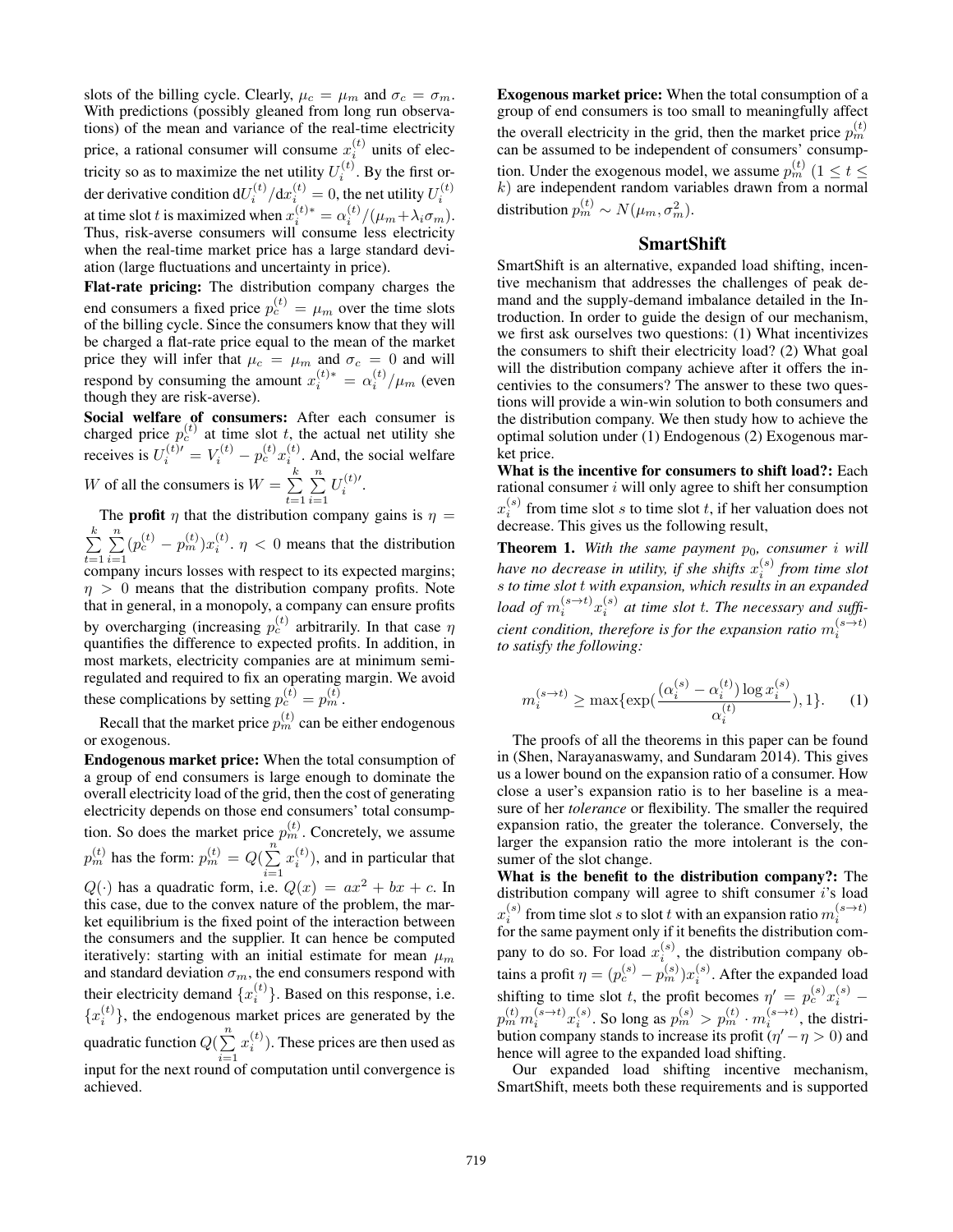Protocol 1 The message exchange protocol for SmartShift

STEP 1: The distribution company and the end consumers exchange information, or observe common historical data, to achieve consensus on the long term mean  $\mu_m$  and standard deviation  $\sigma_m$  of the market price.

**STEP 2:** The  $n$  end consumers communicate their consumption  $\{x_i^{(t)} | 1 \le i \le n, 1 \le t \le k\}$  over the next period of  $k$ time slots, and their expansion ratios (which must be satisified if their loads would be shifted)  $\{m_i^{(s\rightarrow t)}|1\leq i\leq n, 1\leq$  $s \leq k, 1 \leq t \leq k$  to the distribution company.

STEP 3: The distribution company computes the optimal load shifting and communicates the resulting load allocation to the end consumers.

by Protocol 1 that exchanges messages between the distribution company and the end consumers.

We now study how to achieve optimal load shifting in both cases - endogenous and exogenous prices.

Endogenous market price: optimal load shifting

Theorem 2. *Computing optimal load shifting under endogenous market price is (weakly) NP-complete.*

We make a further comment, for the special setting where the consumption of electricity is discrete, i.e. users may shift entire appliances or units but not arbitrary amounts. In this setting it is not hard to create examples, where an equilibrium (in terms of prices and load distribution) may not exist. Suppose utilities and prices are such that, if a user doesn't consume a unit of electricity then the resultant lower price makes it favorable for her to in fact consume the unit; but, in doing so, the load is driven up and along with it the price (which is dependent quadratically on the load) thus making it unfavorable to consume the additional unit. Thus, determining endogenous prices with all or nothing or discrete consumption is an inherently hard problem where an equilibrium may not exist.

Exogenous market price: optimal load shifting In the exogenous market price case, the load shifting will never affect the market price  $\{p_m^{(t)}\}$ . To achieve the optimal load shifting, for each consumer *i*, her load  $x_i^{(s)}$  should be shifted to the time slot  $t^* = z_i^{(t)}$  at which  $p_m^{(t^*)} \cdot m_i^{(s \to t^*)}$  is the minimum over all time slots  $\{t^*\}$ . Computing optimal load shifting under exogenous market price, as Alg. 2, runs in  $O(nk^2)$  time. Exogenous market price: real-time vs flat-rate: We now study how the two pricing mechanisms (real-time pricing and flat-rate pricing) have different performance on social welfare, revenue and profit in the model of exogenous market price. Specifically, we have the following theorems:

Theorem 3. *Given exogenous market prices, the expected social welfare* W *in real-time pricing is less than the expected social welfare* W<sup>0</sup> *in flat-rate pricing.*

Theorem 4. *Given exogenous market prices, the expected revenue*  $R_{RT}$  *in real-time pricing is less than the expected revenue*  $R_{FR}$  *in flat-rate pricing.* 

Theorem 5. *Given exogenous market prices, real-time pricing always leads to a zero profit* ( $\eta_{RT} = 0$ ), while flat-rate

Algorithm 2 Optimal load shifting under exogenous market price

Input:  $\{x_i^{(t)}|1\leq i\leq n, 1\leq t\leq k\},$   $\{m_i^{(s\to t)}|1\leq i\leq k\}$  $n, 1 \leq s \leq k, 1 \leq t \leq k$ . **Output**:  $\{z_i^{(t)} | 1 \le i \le n, 1 \le t \le k\}.$ 1: for each consumer  $i$  do 2: for each time slot  $t \textbf{d}\textbf{o}$ 3:  $z_i^{(t)} \leftarrow \argmin_{1 \le t' \le k} \{ m_i^{(t \to t')} p_m^{(t')} \};$ 4: end for 5: end for

*pricing leads to a zero profit in expectation (* $E(\eta_{FR}) = 0$ *).* 

(Recall that profit and loss refer to money gained or lost beyond the expected or pre-set margins.)

Theorem 5 shows that under real-time pricing the distribution company always achieves the anticipated profit per electricity unit; under flat-rate pricing the distribution company achieves the anticipated profit per electricity unit on average (in expectation). In other words, under flat-rate pricing the distribution company will sometimes incur a loss. This actually happens roughly about 50% of time, if the exogenous market price is assumed to be drawn from a normal distribution. In summary, flat-rate pricing mechanism has the advantage of encouraging consumers to consume the electricity (larger social welfare) they need without being constrained by considerations of price risk, but this risk is then shifted to the distribution company which could incur losses, i.e.  $\eta$  < 0, in some cases. However, we show, using simulations, that employing our expanded load shifting incentive mechanism, SmartShift, with flat-rate pricing reduces the probability of such (loss-incurring) scenarios.

### Simulations

We evaluate SmartShift using a real-time electricity load data set from *Smart\** (Barker et al. 2012). Through numerical experiments, we then study how our expanded load shifting mechanism can improve the performance over flat-rate pricing while providing a win-win solution to both the distribution company as well as the consumer.

We obtain **real-time electricity load**  $\{x_i^{(t)}\}$  from the  $Mi$ *crogrid Data Set* (Barker et al. 2012) which includes average real power usage (kilowatts) at one minute sampling rate from 400 homes for 24 hours ( $k = 24$ ). We average the (per minute) sampled data points per hour to get the hourly averaged electricity usage. We filter out households with zero power usage resulting in  $n = 395$  profiles.

We simulate the **real-time market price**  $\{p_m^{(t)}\}$  using a normal distribution  $N(\mu_m, \sigma_m^2)$  motivated by the model of (Roozbehani, Dahleh, and Mitter 2010). We obtained similar results for other ditributions. We fix  $\mu_m$  and vary  $\sigma_m$  to study how the fluctuation of the price will affect the market. We generate **valuation coefficients**  $\{\alpha_i\}$  as follows: We assume that the electricity load profiles are generated under a flat-rate pricing model with mean price  $\mu_p = 50$ . Thus,  $\alpha_i^{(t)} = x_i^{(t)} \cdot \mu_p$ . Similar results were obtained with other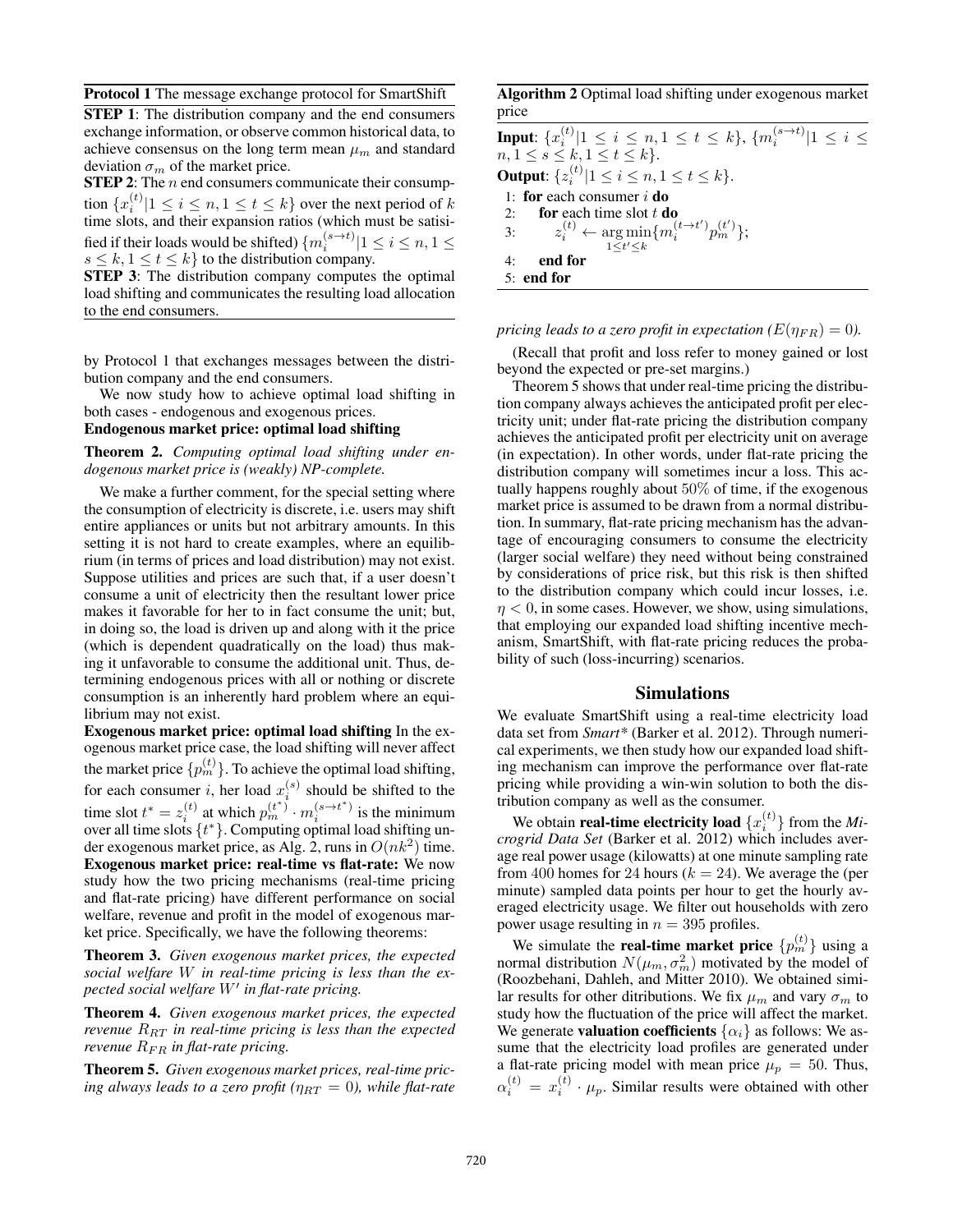

Figure 1: Normalized revenue vs price volatility

settings. We draw the **risk-aversion parameter**  $\{\lambda_i\}$ , from a Pareto distribution as follows:

$$
f_{pdf}(\lambda_i) = \frac{\beta_R \cdot \lambda_{min}}{\lambda_i^{\beta_R + 1}} \tag{2}
$$

where  $f_{pdf}$  gives the probability density function for the Pareto distribution;  $\lambda_{min}$  sets the minimum value for  $\lambda_i$ ;  $\beta_R$  controls how much of the probability mass is close to  $\lambda_{min}$ , when  $\beta_R$  is larger, there is a larger probability mass of  $\lambda_i$  that is close to  $\lambda_{min}$ . To generate the **expansion ratio**  $\{m_i^{(s\rightarrow t)}\}$ , we first use Eq. 1 to calculate the minimum value  $m_{i,min}^{(s\rightarrow t)}$ . Then, we draw  $m_i^{(s\rightarrow t)}$  from a Pareto distribution:

$$
f_{pdf}(m_i^{(s \to t)}) = \frac{\beta_G \cdot m_{i,min}^{(s \to t)}}{(m_i^{(s \to t)})^{\beta_G + 1}}
$$
(3)

As before, the larger  $\beta_G$  is, the larger the probability that  $m_i^{(s\to t)}$  is close to the minimum expansion ratio  $m_{i,min}^{(s\to t)}$ . Thus,  $\beta_G$  controls the dispersion in the tolerance of riskaverse consumers; the larger  $\beta_G$  is the more tightly concentrated is the population around a high tolerance level.

Risk-aversion and pricing mechanism: In all our simulations, each point is averaged over 100 repeated experiments. 95% confidence interval is also shown. In Figure 1, we draw the risk-aversion parameter  $\{\lambda_i\}$  from the Pareto distribution, Eq. (2), by setting  $\beta_R = 1$  and  $\lambda_{min} = 1$ . These are fixed for subsequent repetitions. Figure 1 shows that, while real-time pricing induces risk-averse consumers to contract usage with increased volatility (Theorem 4), SmartShift increases total revenue by simultaneously buffering consumers from price shocks and exploiting the increased volatility to more optimally shift the load.

In Figure 2, we fix the fluctation of the price by setting  $\mu_m = 50, \sigma_m = 5$ , but vary the tolerance of the consumers by varying the  $\beta_G$  from 0.5 to 5 with step size of 0.5. For each  $\beta_G$ , we sample a set of prices from normal distribution  $N(\mu_m, \sigma_m^2)$  where  $\mu = 50, \sigma_m = 5$ , then sample the  $\{m_i^{(s\to t)}\}$  from Eq. (3) with the fixed  $\{m_{i,min}^{(s\to t)}\}$ and the varying  $\beta_G$ . We show that the larger  $\beta_G$  is (i.e. the more tightly clustered consumers are around a high tolerance level) the less the probability of the distribution company incurring a loss  $\eta$  < 0. This relationship follows from



Figure 2: Loss probability vs consumer tolerance



Figure 3: Probability density function of profit

the fact that when the desired expansion ratio  $m_i^{(s \to t)}$  is small, it is more probable for the expanded load shift to be satisfied.

In Figure 3, we fix the price fluctuation, risk-aversion and tolerance of the consumers. We sample prices from  $N(\mu_m, \sigma_m^2)$  where  $\mu_m = 50, \sigma_m = 5$ , risk-aversion from Eq. (2) where  $\beta_R = 1, \lambda_{min} = 1$ , and tolerance from Eq. (3) where  $\beta_G = 1$  and  $m_{i,min}^{(s \to t)}$  computed by Eq. (1). By sampling 1000 sets of prices, we compute the profit  $\eta$  distribution. Figure 3 shows that the probability mass moves to the right after applying SmartShift. This also demonstrates that SmartShift reduces the probability of the distribution company incurring a loss ( $\eta$  < 0).

#### Conclusion

We have presented a general incentive-based mechanism, SmartShift, for reducing the load on the electricity grid. Our scheme grants users increased consumption in exchange for reducing their usage in peak periods. We have shown analytically that SmartShift under flat-rate pricing is a winwin for both consumers (increased social welfare) and producers (enhanced profits). SmartShift has elements of algorithms for iterative price setting (Mohsenian-Rad et al. 2010; Jain et al. 2013) with the added features of in-kind incentives and a slot-pairwise bidding language. A separate study of each these effects is of interest.